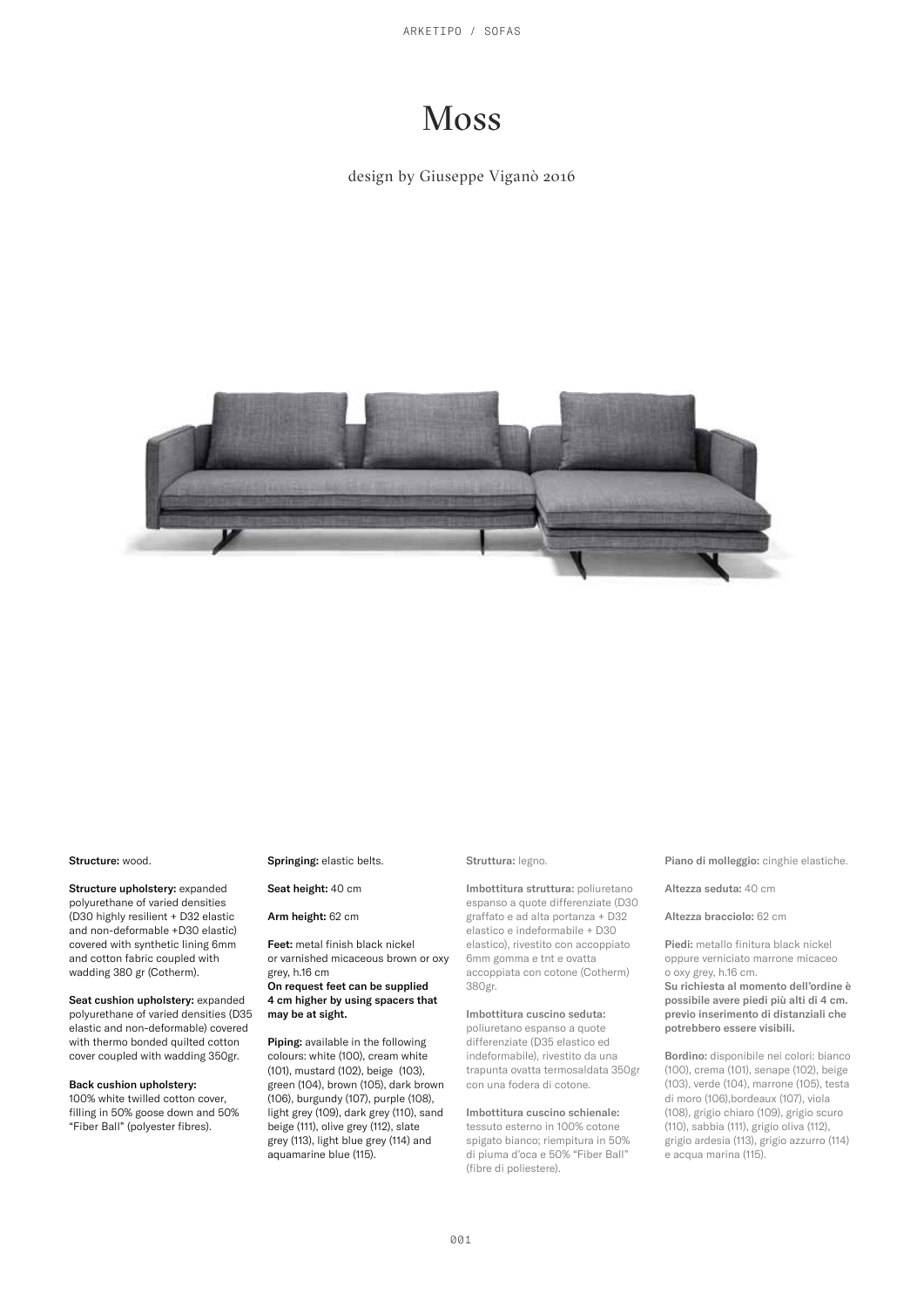SOFAS / MOSS



Right or left unit Laterale dx o sx



## Central unit





## Right or left corner sofa Divano angolare



Unit with right or left pouf Laterale con pouf dx o sx



## Right or left corner unit

Laterale angolare dx o sx



Central unit with right or left pouf Centrale con pouf dx o sx